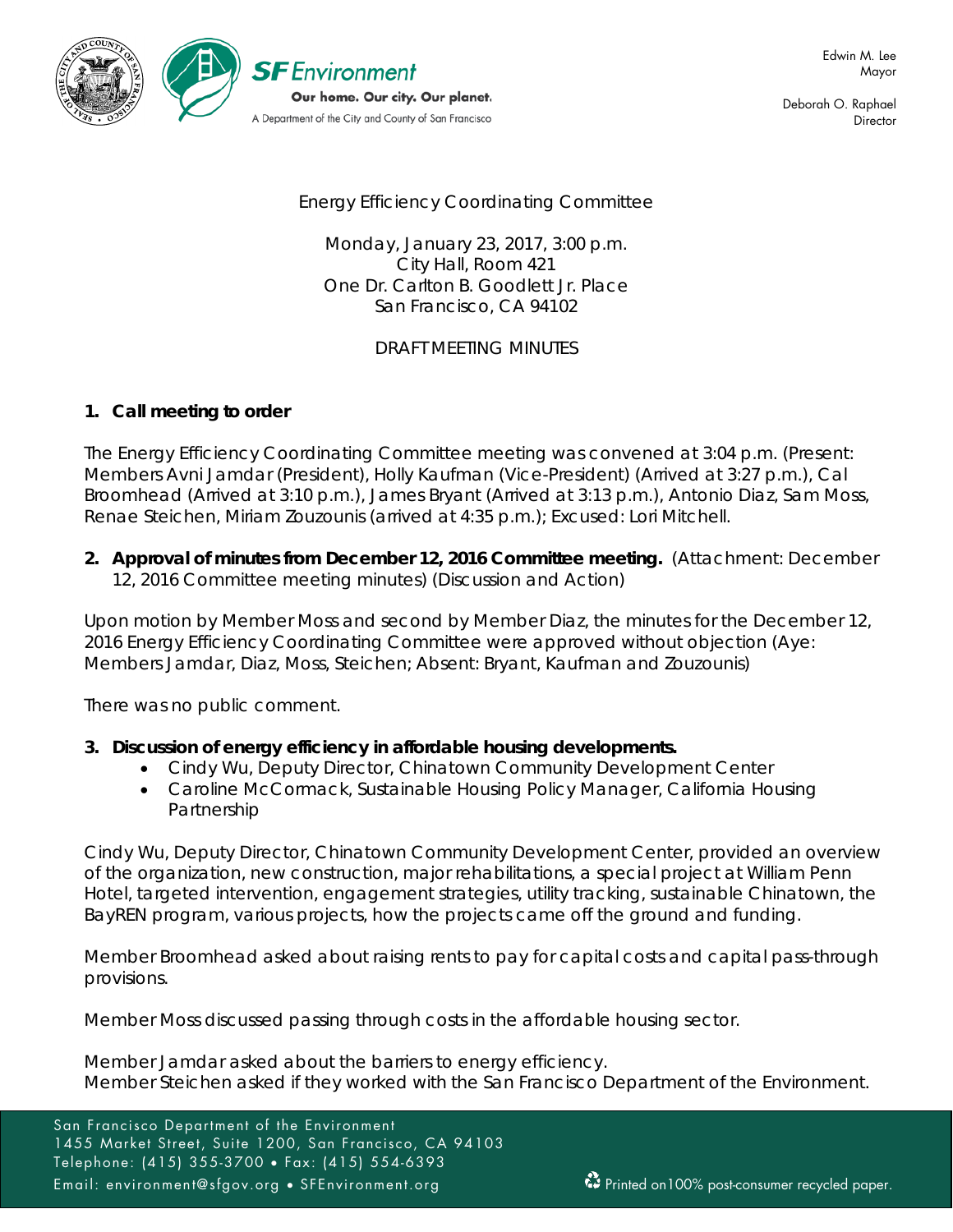Caroline McCormack, Sustainable Housing Policy Manager, California Housing Partnership, discussed the housing finance services and advocacy and research of the California Housing Partnership, key issues, multifamily affordable rental housing energy efficiency retrofit trigger points, the various programs to navigate, programs on the horizon, limited incentives for water conservation and energy management solutions, one-stop services, models that have worked in the past, models that may work and program recommendations.

There was no public comment.

Unidentified individual asked about anticipated changes in funding from the United State Department of Housing and Urban Development.

Member Kaufman asked about reliance on the reauthorization of the cap-and-trade funding.

**4. Discussion of San Francisco energy efficiency matrix and programs.** The Committee is developing a document that brings together information on energy efficiency programs in San Francisco. (Attachment: San Francisco Energy Efficiency Program Matrix and Programs) (Discussion and Action)

Anthony Valdez, Commission Affairs Manager, discussed the new column to the matrix with information on savings to constituents.

Member Broomhead discussed the decreasing return on energy savings based on new technologies.

Member Steichen asked if it can be added that the matrix was an annual budget and approximate.

Member Broomhead and Member Kaufman asked that there be a note that the matrix only includes the programs the Committee evaluated.

Member Steichen and Member Kaufman requested a footnote or introductory paragraph of what is not included in the matrix.

There was no public comment.

**5. Discussion of the Committee's draft findings and recommendations to the Board of Supervisors, the Mayor and other City officers and departments.** (Attachment: Draft EECC Findings and Recommendations) (Discussion and Action)

Anthony Valdez, Commission Affairs Manager, explained changes to the draft recommendations.

Member Moss asked that a recommendation be added to request the Board of Supervisors to encourage market rate housing developments to do more for energy efficiency.

The Committee requested removing the recommendations from the end of the highlight documents.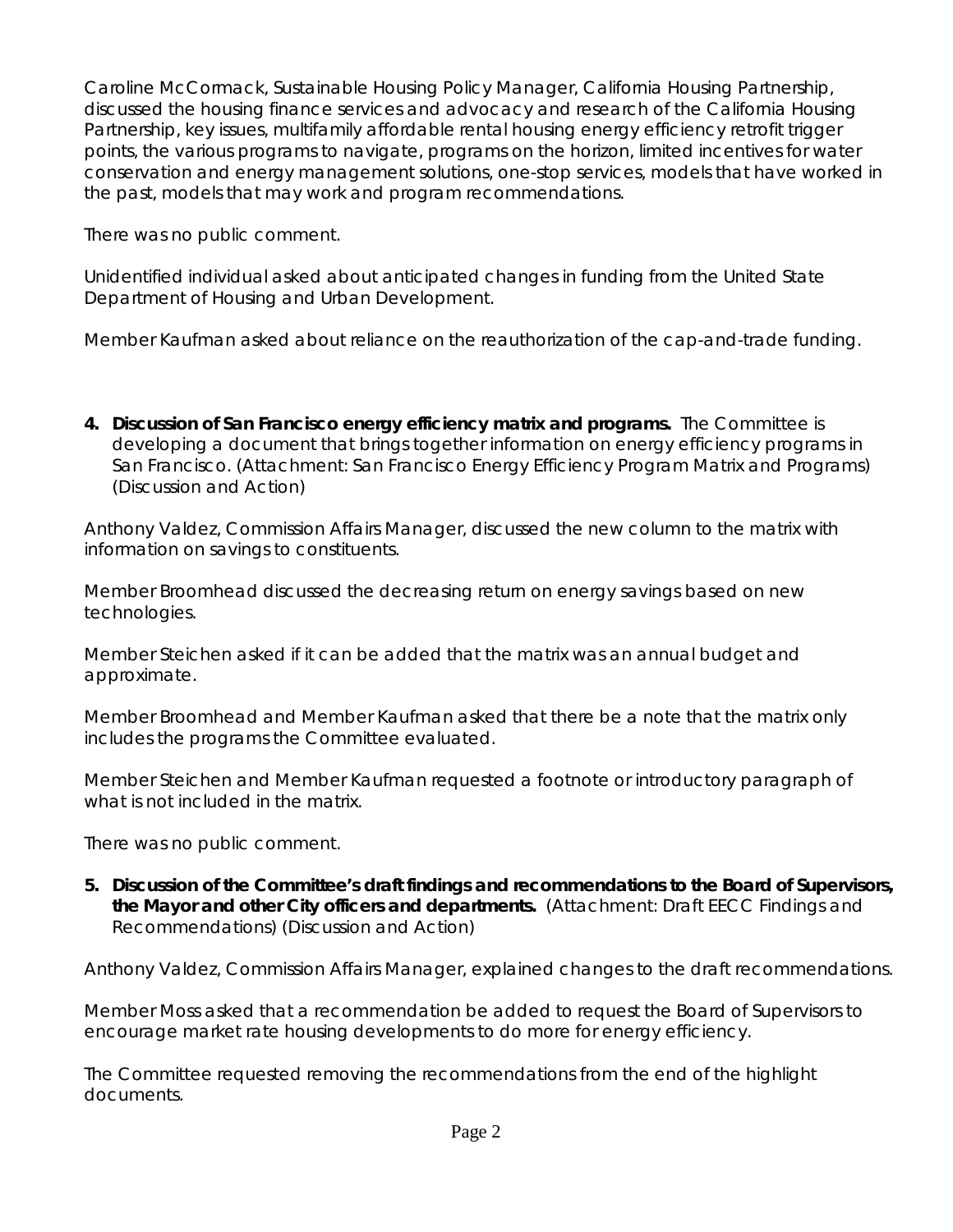Member Steichen asked that there be an explanation about Mission Housing.

The Committee discussed doing deeper dives into the draft recommendations.

Member Jamdar recommended inviting the San Francisco Apartment Association to the next Committee meeting.

Member Jamdar requested data quantifying how much of BayREN services are provided to market-rate versus below market-rate tenants.

Member Moss discussed the importance of market race housing performing energy efficiency upgrades.

Public Comment:

Unidentified member of the public discussed workforce development, the discussion of landlords and updates to the Committee's issue summary on cap and trade.

**6. Discussion of information gathering, future presentations to the Committee and Committee timeline.** The Committee will discuss information gathering and the Committee's preferred format for how information is provided to them, future presentations and the Committee's timeline. (Attachment: EECC Timeline) (Discussion and Action)

Avni Jamdar discussed extending the Committee timeline.

Anthony Valdez, Commission Affairs Manager, discussed the timeline of the Committee moving forward.

Member Steichen discussed the Committee's recommendations on workforce development.

Member Bryant discussed the various models for workforce development.

Member Broomhead discussed the market for energy efficiency.

Member Bryant discussed CityBuild.

The Committee discussed contracting for energy efficiency in San Francisco.

The Committee discussed invitations for presentations at the February Committee meeting.

Member Broomhead discussed RECO.

There was no public comment.

## **7. Public comment**

There was no pubic comment.

**8. Adjournment.** The meeting was adjourned at 4:59 p.m.